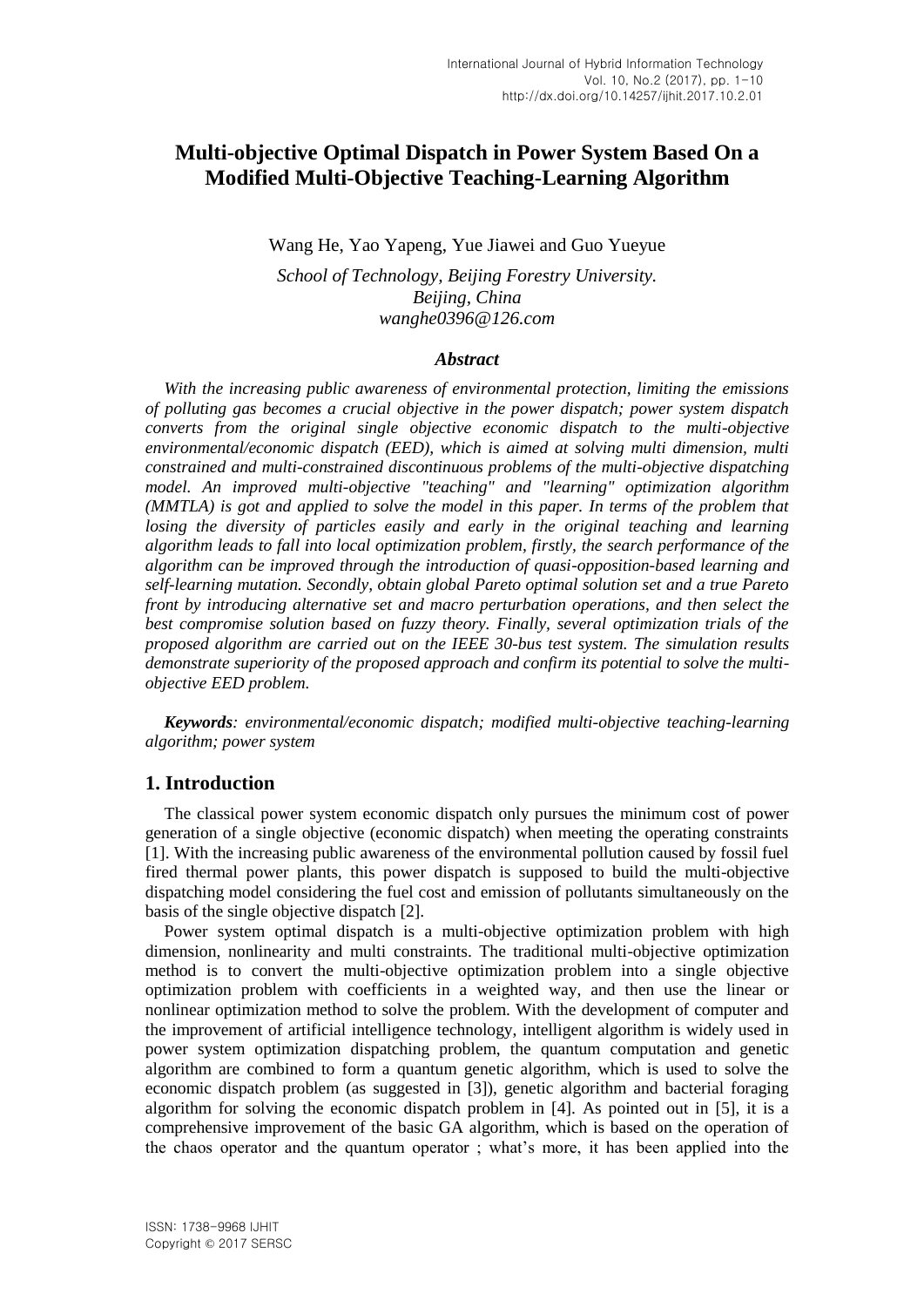environmental economic dispatch of micro grid and the result demonstrates pretty well. Combined with the fuzzy theory, the fuzzy theory and PSO algorithm are effectively integrated to form a new hybrid algorithm, which is used to optimize the dynamic economic dispatch. The research shows that the algorithm has better convergence performance and strong search ability in this paper [6]. The dynamic economic dispatch problem with valve point effect is solved by combining the chaos operator and the evolutionary algorithm in [7]. Hybrid interior point method and DE forms a new hybrid evolutionary algorithm in [8]. The optimization problem of multi-objective scheduling can bring good social and economic benefits, so researchers have been active in the exploration of power system scheduling model based on the new algorithm. Multi-objective dispatching problem of power system is solved by using multiple objective fuzzy dominant bacteria foraging algorithm in [9]. A kind of imperialist competitive algorithm is adopted to optimize the dynamic economic dispatch model in [10]. Teaching and learning algorithm is a new swarm intelligence optimization algorithm proposed by Rao *et al* in 2010 [11], which simulates the process of teaching and learning of the teachers to the learners. The purpose is to improve the learners' learning performance by the teacher's "teaching" and "learning". Compared with other intelligent algorithms, the biggest advantage of the teaching and learning algorithm is that the parameters are few. The real algorithm does not need any set of parameters, which greatly reduces the time and the robustness of the algorithm. Moreover, the algorithm has a strong convergence speed. Teaching and learning algorithm from the proposed to the present time, has attracted many researchers' interests, and has got a very good application [11-13].

This paper explores the Pareto theory and improved teaching and learning algorithm fusion, to solve the multi-objective dispatching problem of power system, the problem that the original teaching and learning algorithm is easy to premature loss of diversity of particles and fall into the local optimum problem can be improved by introducing self-learning mechanism of variation and the reverse learning operation to improve the algorithm search performance, by introducing alternative set history obtained Pareto optimal solution set and the global Pareto optimal solution set to improve the algorithm's global search ability and through the introduction of macro disturbance operation to find the true Pareto front; finally, select the best compromise solution using fuzzy theory. At last, the algorithm is verified on the IEEE6 30 bus system, and the comparison of other algorithms shows that the algorithm is advanced and robust.

# **2. Mathematical Model**

The multi-objective dispatching problem in power system is to obtain the optimal results of the economic dispatch objective and the environmental dispatch objective when meeting the requirements of the power supply and demand balance and the output limit of the power system. The result is the optimal value of the fuel cost and pollution gas emissions. The mathematical description of multi-objective scheduling problem for power system is formulated as follows.

# **2.1. Objective Functions**

# **2.1.1. Economic Dispatch**

Economic dispatch is aimed at minimizing the cost of fuel for scheduling objectives. The fuel cost curve for each generating unit is usually represented by a function of two variables; its total fuel cost  $F(P_G)$  can be represented as:

$$
F(P_G) = \sum_{i=1}^{N} (a_i + b_i P_{Gi} + c_i P_{Gi}^2)
$$
 (1)

Where N is total number of thermal power units;  $a_i$ ,  $b_i$  and  $c_i$  are the fuel cost coefficients of the *i*th generator; *PGi* is the real power output of the *i*th generator.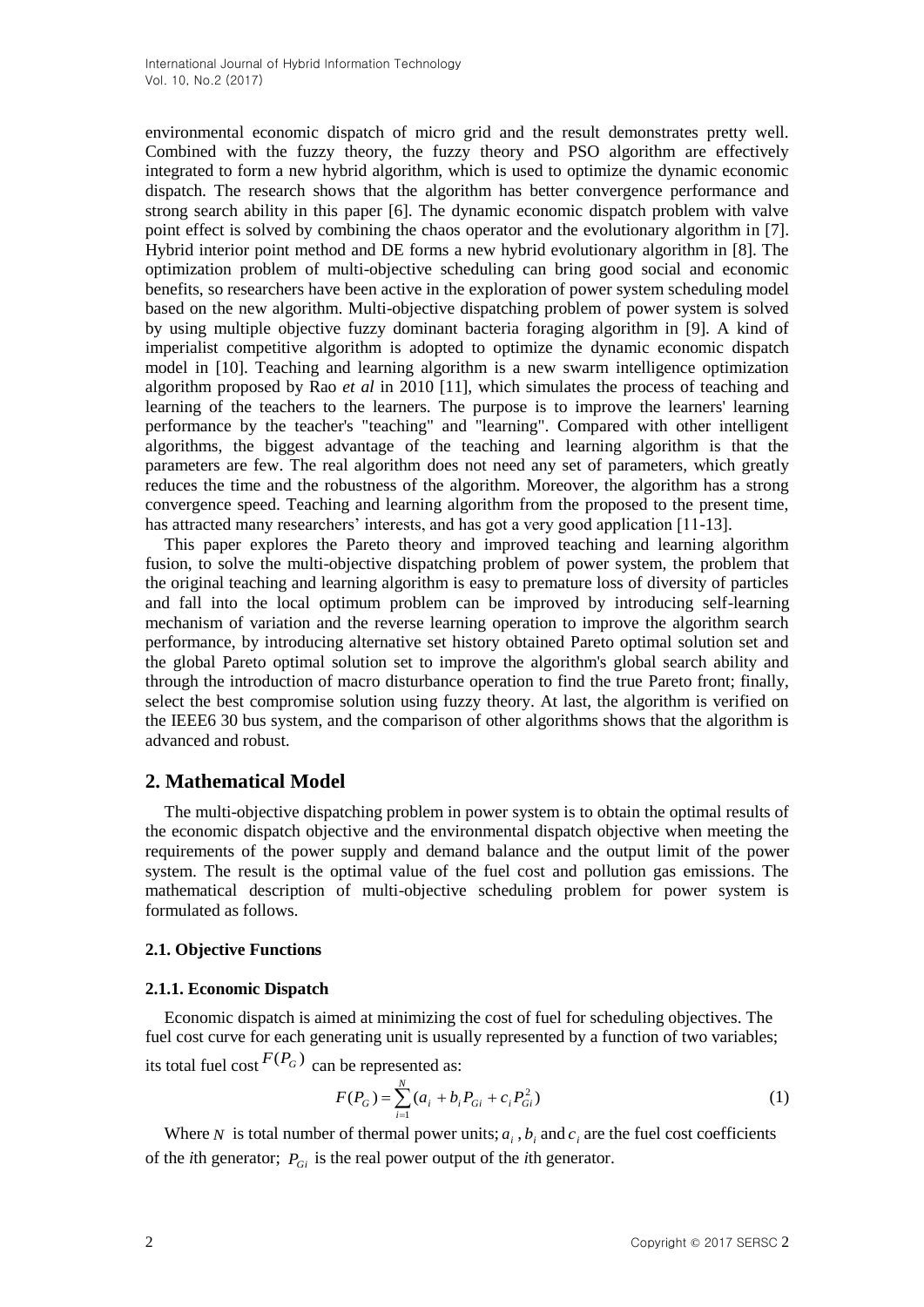### **2.1.2. Environmental Dispatch**

Environmental scheduling is aimed at minimizing the amount of the atmospheric pollutants emission for scheduling objectives. In the process of generating electricity, the thermal power units emit many kinds of atmospheric pollutants, and each emission of atmospheric pollutants can be established as a function relationship with the active power unit respectively, but for the convenience of calculation, a model of the comprehensive atmospheric pollutants emission is applied in this paper, and the total emission of the atmospheric pollutants can be presented as [10].

$$
E(P_G) = \sum_{i=1}^{N} [10^{-2} (\alpha_i + \beta_i P_{Gi} + \gamma_i P_{Gi}^2) + \zeta_i \exp(\lambda_i P_{Gi})]
$$
(3)

Where  $\alpha_i$ ,  $\beta_i$ ,  $\gamma_i$ ,  $\zeta_i$  and  $\lambda_i$  are the emission coefficients of the *i*th generator.

#### **2.2. Constraints**

1) Power balance constraint

$$
\sum_{i=1}^{N} P_{Gi} - P_D - P_l = 0 \tag{4}
$$

Where  $P_D$  is the total system load demand,  $P_i$  is the real power loss in transmission lines.

2) Generation capacity constraint

$$
P_{G\text{fmin}} \le P_{G\text{f}} \le P_{G\text{imax}} \tag{5}
$$

Where  $P_{Gimin}$  and  $P_{Gimax}$  are the minimum active power and maximum active power output of the *i*th generator respectively.

3) System spinning reserve constraint

$$
\sum_{i=1}^{N} P_{Gimax} - P_D - P_l \ge P_{SR}
$$
 (6)

Where  $P_{SR}$  is the system of the reserve capacity, and it is 5 percent of the total load generally.

### **2.3. Mathematical Model**

Aggregating the above objectives and constraints, the EED optimization problem can be described as:

$$
\begin{cases}\n\min Y(X) = \min [F(X), E(X)] \\
s.t. \\
h_i(X) = 0, i = 1, 2, ..., L \\
g_j(X) \ge 0, j = 1, 2, ..., K\n\end{cases}
$$
\n(7)

Where  $X = P_G$  is the solution vector of optimization problem; *h* and *g* are the equality and inequality constraints in the model, respectively;  $L$  and  $K$  is the number of equality and inequality constraints.

### **3. Improve Multi-Objective Teaching and Learning Algorithm**

#### **3.1. Optimization and Improvement of the Classical Teaching and Learning Algorithm**

Teaching and learning algorithm can solve the relevant problems by simulating the teaching and learning process of the teachers and learners [11-13].The steps of teaching and learning algorithm are as follows:

Step 1 : Initialize the parameters of the learners. Each student  $X^i = (x_1^i, x_2^i, \dots, x_d^i)$   $(i = 1, 2, \dots, NP)$  generated randomly on the search space.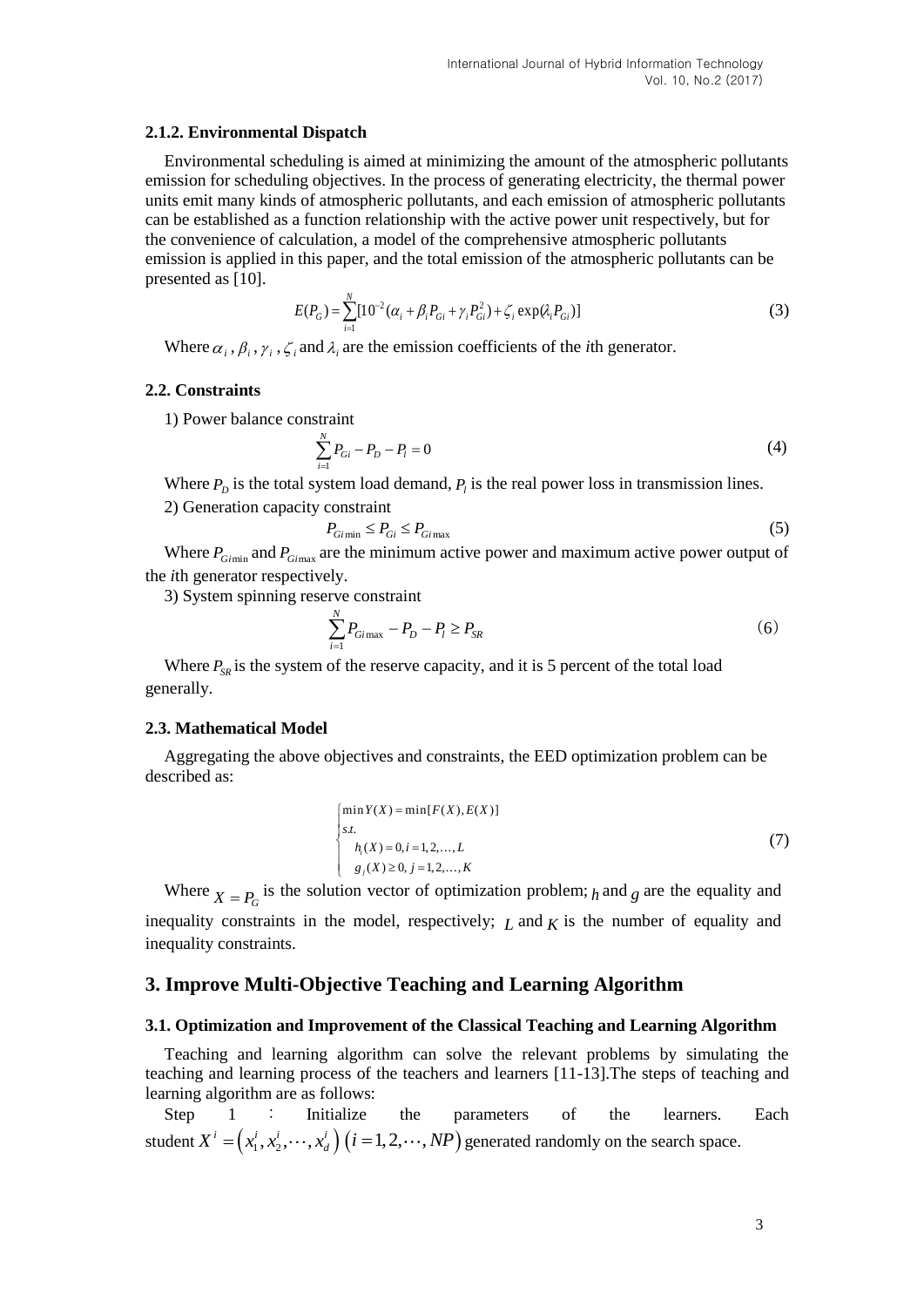International Journal of Hybrid Information Technology Vol. 10, No.2 (2017)

Step 2: Teaching. In the "teaching" stage of teaching and learning algorithm, each student  $X^i$  in the class learns according to the difference between  $X_{\text{teacher}}$  and the average value *mean* .

$$
\begin{cases}\nX_{new}^{i} = X_{old}^{i} + difference \\
\ndifference = r_i \times (X_{teacher} - TF_i \times mean)\n\end{cases}
$$
\n(8)

Where  $X^i$  $X_{new}^{i}$  and  $X_{old}^{i}$  mean the antecedent and subsequent the value of the ith learner; *mean* is the average value of all the learners for the iteration; 1  $1 \sum_{i=1}^{N} v_i$ *i mean* =  $\frac{1}{\lambda}$ **X**  $=\frac{1}{NP}\sum_{i=1}^{N}X^{i}$ , *NP* means the number of all the learners;  $TF<sup>i</sup>$  is the learning factor of the *i*th learner;  $TF^i = round[1 + rand(0,1)]$ , Learning step can be represented as  $r_i = rand(0,1)$ .

Step 3: Studying. For each  $X^i$ , selecting a learning object  $X^{j}$  ( $j = 1,2...$ , NP,  $j \neq i$ ) randomly in the class and  $X^{i}$  learns to adjust with the analysis of the differences between themselves and the student  $X<sup>j</sup>$ . The method to improve learning is similar to the differential mutation operator in differential algorithm, but the difference is that the learning step  $r_i = rand(0,1)$  in the teaching and learning algorithm is different for each student.

$$
X_{new}^{i} = \begin{cases} X_{old}^{i} + r_{i} \times (X^{i} - X^{j}) & f(X^{j}) & f(X^{i}) \\ X_{old}^{i} + r_{i} \times (X^{j} - X^{i}) & f(X^{i}) & f(X^{j}) \end{cases}
$$
 (9)

Where  $f(x^i)$  and  $f(x^j)$  are the fitness values of the *i*th and *j*th learners, respectively.

Step 4: Update operation  
\nif 
$$
f(X_{new}^i) > f(X_{old}^i)
$$
  
\n $X_{new}^i = X_{old}^i$ 

*end if*

Classical TLA algorithm has a fast search speed, but it is apt to lose the diversity of the learner and suffer the problem of being trapped in local optima. In this paper, the approximate inverse learning and self - learning mutation operation are introduced to improve the classical teaching and learning algorithm, specific operations are as follows:

a) Approximate inverse learning

The related research shows that the approximate inverse learning is more likely to obtain the optimal solution. Therefore, dynamic quasiopposition-based learning is adopted to improve the convergence speed of the intelligent algorithm.

The approximate dynamic quasipposition-based learning:  
\n
$$
X_{i,j}^{t,*} = rand^*(\min(X_{i,j}^t) + \max(X_{i,j}^t)) - X_{i,j}^t
$$
\n(10)

Where  $X_{i,j}^t$  means the current population of the *i*th dimension of the *j*th learner;  $\min(X_{i,j}^t)$  and  $\max(X_{i,j}^t)$  are the upper and lower bounds of the *j*th dimension of the *i*th learner, respectively.

b) Self - learning mutation operation

The main learning styles of the learners are to learn from the teacher and the learners, but there is no specific mechanism for the basic teaching and learning. Therefore, a self - learning mutation mechanism is proposed in this paper and it can be defined as:<br> $X_{\text{new}}^{t,*} = X_{\text{old}}^j + \text{rand}(0,1) \times (\max(X_{i,j}^t) - \min(X_{i,j}^t))$ 

$$
X_{new}^{t,*} = X_{old}^{j} + rand(0,1) \times (max(X_{i,j}^{t}) - min(X_{i,j}^{t}))
$$
\n(11)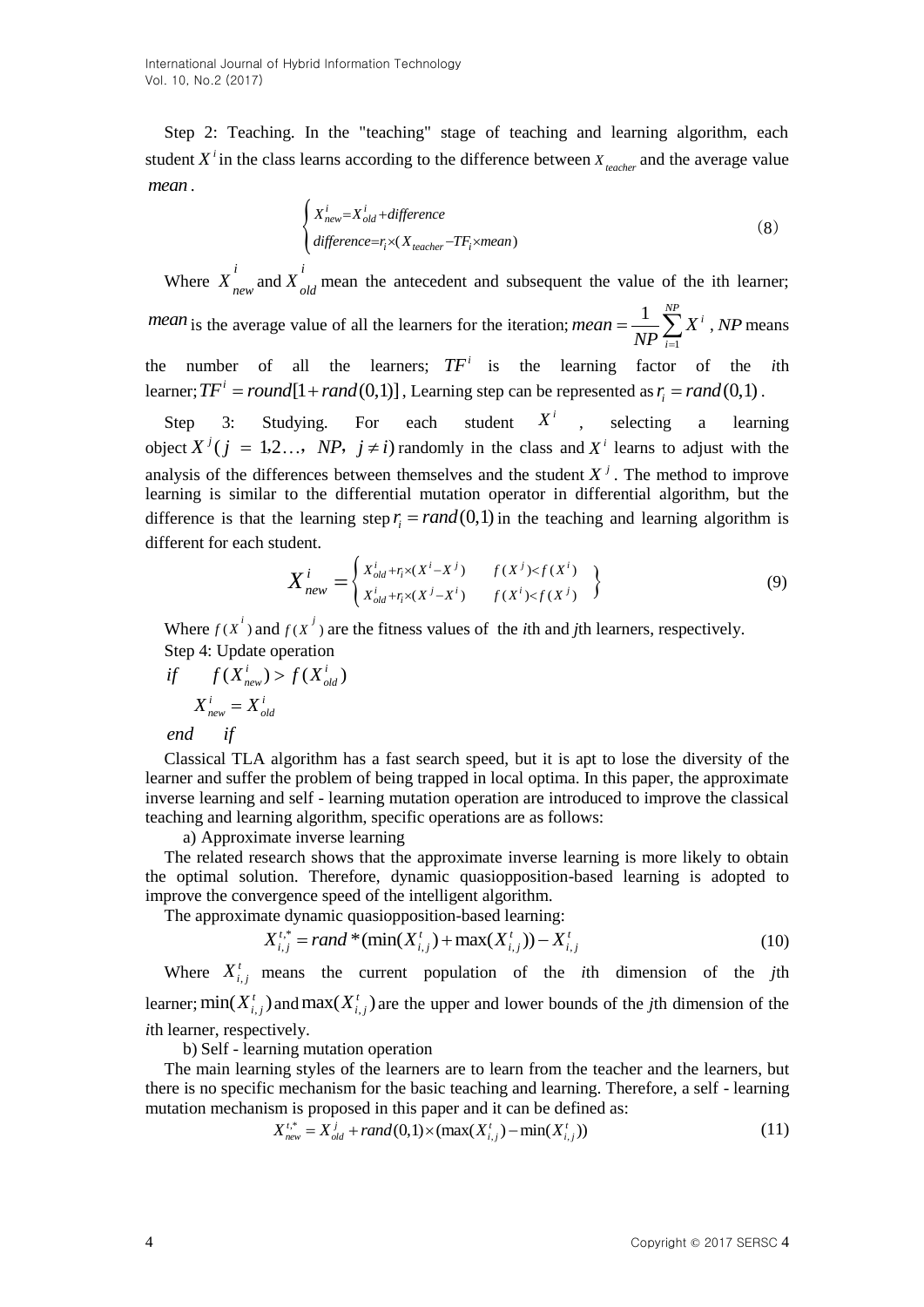Where  $\min(X_{i,j}^t)$  and  $\max(X_{i,j}^t)$  are the upper and lower bounds of the *i*th learner with respect to the *j*th dimension, respectively.

# **3.2. Improve the Process of Multi-Object Teaching and Learning Optimization Algorithm**

Alternative sets and macro disturbance are introduced to improve the diversity and approximation of the Pareto optimal solution set, and to form a new type of multi object teaching and learning algorithm on the basis of the modified multi-objective teaching – learning algorithm.The generic steps of the proposed algorithm are as follows:

a) Initialize the algorithm. 1) Initialize population, including population size, problem dimension, and evaluation of learners; 2) initialize alternate selection set and Pareto optimal solution set.

b) Choose the best individual in the population as the teacher.

c) According to the Eq.(8) and (9), Form a group of new learners

d) Restrain the new learners to evaluate other learners, and update the learners and the teacher.

e) Update alternate selection set and Pareto optimal solution set according to the domination definition. Store non-dominated solution to the standby selection set, and the feasible solution is stored to the Pareto optimal solution set; Check the number of individuals in the standby selection set and Pareto optimal solution set, if it is greater than the set value, remove the redundant individual based on the nearest neighbor distance of the K until the individual number of the standby selection is satisfied.

The nearest neighbor distance of the K:

$$
d_{i,j} = \sqrt{\sum_{k=1}^{N_{obj}} \left(\frac{f_k^i - f_k^j}{f_k^{\max} - f_k^{\min}}\right)^2}
$$
 (11)

Where  $N_{obj}$  is the number of objective functions;  $f_k^i$  and  $f_k^j$  are the *k*th dimension target function values of the *i*th and *j*th learners, respectively;  $f_k^{\text{max}}$  and  $f_k^{\text{min}}$  are the maximum and minimum values of the *k*th dimension.

f) Make macro disturbance to the Pareto optimal set, and update the Pareto optimal solution set according to the control definition.

The corresponding target region of Pareto optimal solution set gradually converges to the true Pareto-optimal front. At the moment, At this point, the Pareto optimal solution set is close to the true Pareto-optimal front. If macro disturbance can be applied into the Pareto optimal solution to form new learners, it will make the learner more competent to obtain the true Pareto-optimal front.

Macro disturbance operation: supposed that a Pareto-optimal solution is  $X = [x_1, x_2, ..., x_n]$ , the macro perturbation equation is shown as follows:

 $x_i = x_i + px_i (T_{\text{max}} - t) / T_{\text{max}}$ 

(13)

Where p means initial mutation probability and its value is 0.02 in the paper; t and  $T_{\text{max}}$  are the current iteration number and maximum number of iterations, respectively. With the increase of the number of iterations, the Pareto optimal solution set is more close to the real optimal frontier, and the variation probability will be smaller.

h) Updated global optimal solution

i) To determine whether the maximum number of iterations is reached, then stop the iteration; otherwise, the iteration number is 1, and return to step b) and continue iterating.

j) Output Pareto optimal front, choose the best compromise solution according to the decision maker.

In this paper, the fuzzy membership function method is used to evaluate the satisfaction of the Pareto optimal solution, the satisfaction of the *i*th Pareto optimal solution with respect to the *k*th dimension objective function is: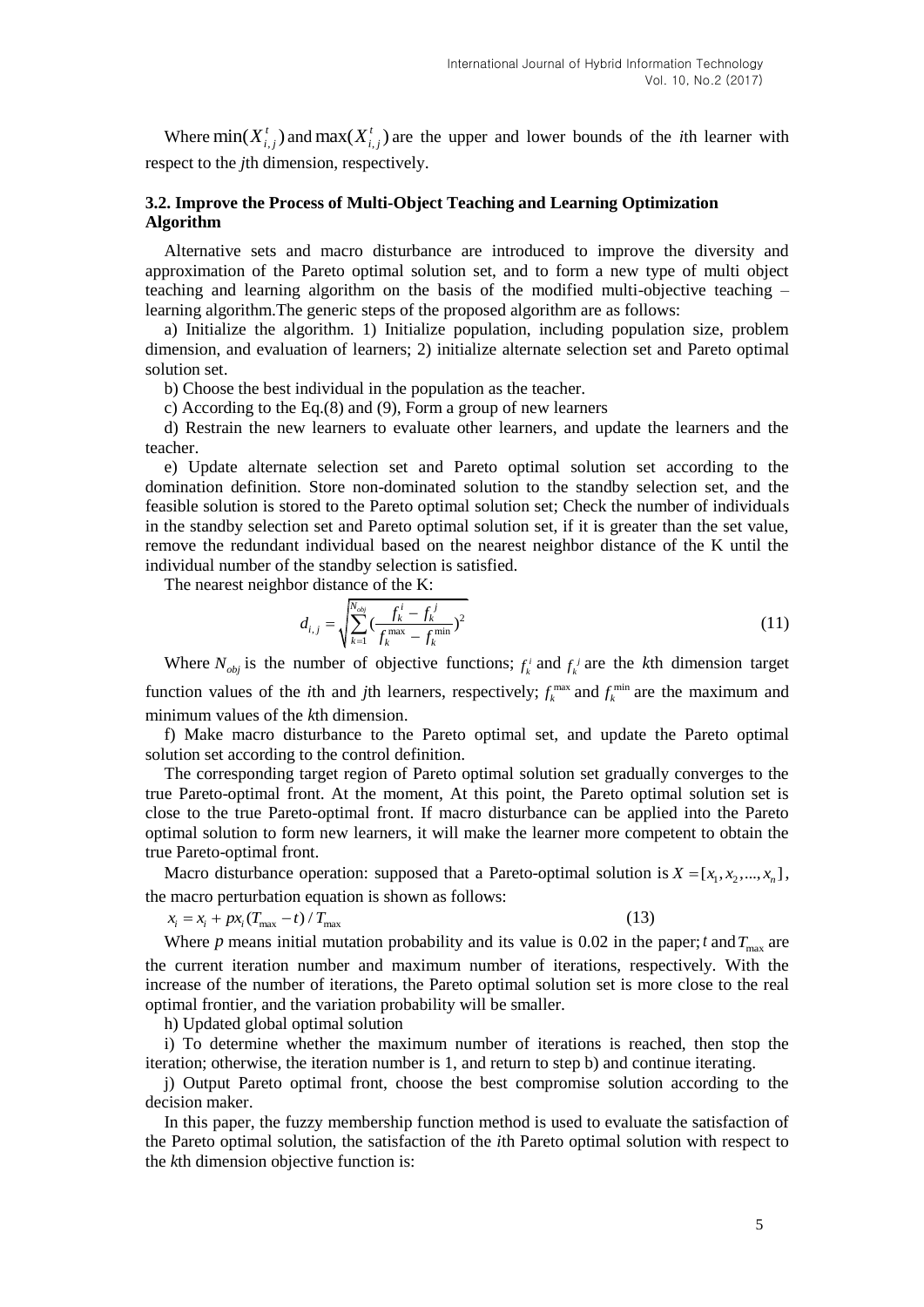International Journal of Hybrid Information Technology Vol. 10, No.2 (2017)

$$
\mu_i^k = \begin{cases}\n1, & f_k^i \le f_k^{\min} \\
\frac{f_k^{\max} - f_k^i}{f_k^{\max} - f_k^{\min}}, & f_k^{\min} \le f_k^i \le f_k^{\max} \\
0, & f_k^i \ge f_k^{\max}\n\end{cases}
$$
\n(14)

The satisfaction of each Pareto optimal solution is shown in the Eq. (14),and choose the most optimal solution as the compromise solution.

$$
\mu_i = \sum_{k=1}^{N_{obj}} \mu_i^k \tag{15}
$$

# **4. Simulation Test**

### **4.1. Single Objective Optimization**

In this paper, the proposed algorithm is carried out on the IEEE 30-bus test system, and the relevant parameters of the system are found in [16]. The total load of the system is 283.4 MW and the upper and lower bounds of the output of the generator sets, the fuel cost coefficient and the pollutant discharge coefficient are listed in Table 1.

**Table 1. The Data of the IEEE 30-Bus Test System**

| Unit               | a/                     | b/                          | c/                                      | $P_{\text{min}}/$        | $P_{\text{max}}$           |
|--------------------|------------------------|-----------------------------|-----------------------------------------|--------------------------|----------------------------|
| num                | \$                     | $(\$/(MW)$                  | $(\$/(MW^2)$                            | <b>MW</b>                | MW                         |
| ber                |                        | $\cdot h$ )                 | $\cdot h$ )                             |                          |                            |
| $G_1$              | 10                     | 2.0                         | 0.010                                   | 5                        | 150                        |
| $G_2$              | 10                     | 1.5                         | 0.012                                   | 5                        | 150                        |
| $G_3$              | 20                     | 1.8                         | 0.004                                   | 5                        | 150                        |
| $G_4$              | 10                     | 1.0                         | 0.006                                   | 5                        | 150                        |
| $G_5$              | 20                     | 1.8                         | 0.004                                   | 5                        | 150                        |
| $G_{6}$            | 10                     | 1.5                         | 0.010                                   | 5                        | 150                        |
| Unit<br>num<br>ber | $\alpha$ / $(t)$<br>h) | $\beta$<br>$(t/(\$<br>MW·h) | $\nu$<br>(t/(MW <sup>2</sup> ·))<br>h)) | $\zeta$ (t/h             | $\lambda/$<br>$MW-1$       |
| $G_1$              | 4.09<br>1              | $5.554\times$<br>$10^{-2}$  | $6.490\times1$<br>$0^{\text{-}4}$       | $2.0\times1$<br>$0^{-4}$ | 0.0285<br>7                |
| $G_2$              | 2.54<br>3              | $6.047\times$<br>$10^{-2}$  | $5.638\times1$<br>$0^{-4}$              | $5.0\times1$<br>$0-4$    | 0.0333<br>3                |
| $G_3$              | 4.25<br>8              | $5.094\times$<br>$10^{-2}$  | 4.586×1<br>$0^{-4}$                     | $1.0\times1$<br>$0^{-6}$ | 0.0800<br>0                |
| $G_{4}$            | 5.32<br>6              | $3.550\times$<br>$10^{-2}$  | $3.380\times1$<br>$0-4$                 | $2.0\times1$<br>$0^{-3}$ | 0.0200<br>0                |
| $G_5$              | 4.25<br>8              | $5.094\times$<br>$10^{-2}$  | $4.586\times1$<br>$0^{-4}$              | $1.0\times1$<br>$0^{-6}$ | 0.0800<br>$\boldsymbol{0}$ |
| $G_6$              | 6.13<br>$\mathbf{1}$   | $5.555\times$<br>$10^{-2}$  | $5.151\times1$<br>$0^{-4}$              | $1.0\times1$<br>$0^{-5}$ | 0.0666<br>7                |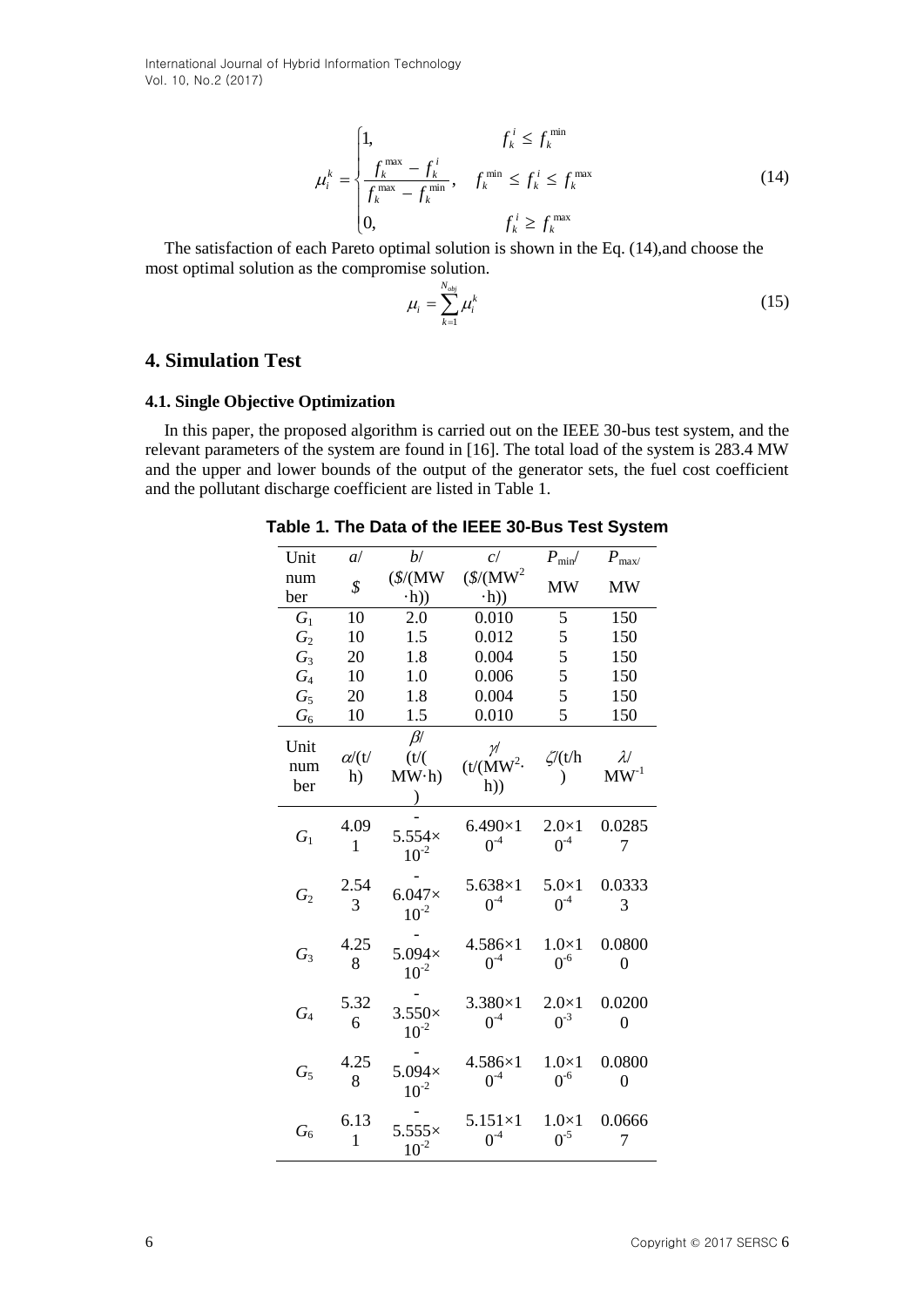In order to show the effectiveness of the proposed algorithm in this paper, firstly, a single objective dispatching optimization is carried out and compared with other results of the literature.

In order to obtain the two boundary solutions of the optimal frontier of Pareto, the solution of the minimum value of the fuel cost and the pollution gas emissions, and verify whether the improved algorithm has a good distribution of the solution on the POF or not, the first step is to operate in economic and environment dispatch using the single objective teaching and learning algorithm. Particle number is forty and the maximum iteration number is 100 in the algorithm. Optimal solution can be obtained and listed in Table 2 and 3 with the calculation of the proposed algorithm. Figure 3 and Figure 4 represent the convergence curve of the economic dispatch and the environment dispatch, and it can be seen from the figures above, the algorithm has a better convergence performance.



**Figure 2. Convergencecurve for Economic Dispatch**



**Figure 3. Convergencecurve for Environmental Dispatch** 

|           |                        |       |                      |       |                                                  |                 | G <sub>6</sub> | Fuel cost/ $(\frac{f}{h})$ <sup>pollutant/(t/</sup> |           |
|-----------|------------------------|-------|----------------------|-------|--------------------------------------------------|-----------------|----------------|-----------------------------------------------------|-----------|
|           | algorithm              | $G_1$ | $G_2$                | $G_3$ | $G_4$                                            | $G_5$           |                |                                                     | h)        |
| ၉         | <b>MMTLA</b>           |       |                      |       | 10.9732 29.9757 52.4302 101.6185 52.4250 35.9774 |                 |                | 600.1114                                            | 0.2221    |
|           | NSGA <sup>[17]</sup>   | 15.67 | 28.70                | 46.71 | 104.67                                           | 50.37           | 37.29          | 600.572                                             | 0.22282   |
|           | $FCPSO^{[16]}$         | 10.70 | 28.97                | 52.5  | 101.5                                            | 53.00           | 36.73          | 600.132                                             | 0.2226    |
| <u>គ្</u> | MODEPSO <sup>[15</sup> | 10.78 | 30.4                 | 52.37 | 101.47                                           | 52.23           | 36.16          | 600.115                                             | 0.22201   |
|           | $SPEA^{[16]}$          | 10.62 | 28.97                | 52.89 | 100.25                                           | 54.02           | 36.64          | 600.150                                             | 0.22151   |
|           | g<br>algorithm         | $G_1$ | $G_2$                | $G_3$ | $G_4$                                            | $G_5$           | $G_6$          | Fuel cos/ $(\frac{f}{h})$ pollutant/ $(t)$          | h)        |
| ₫         |                        |       | 6082 45.9074 53.7937 |       | 38.2958                                          | 53.7934 51.0014 |                | 638.2757                                            | 0.1942029 |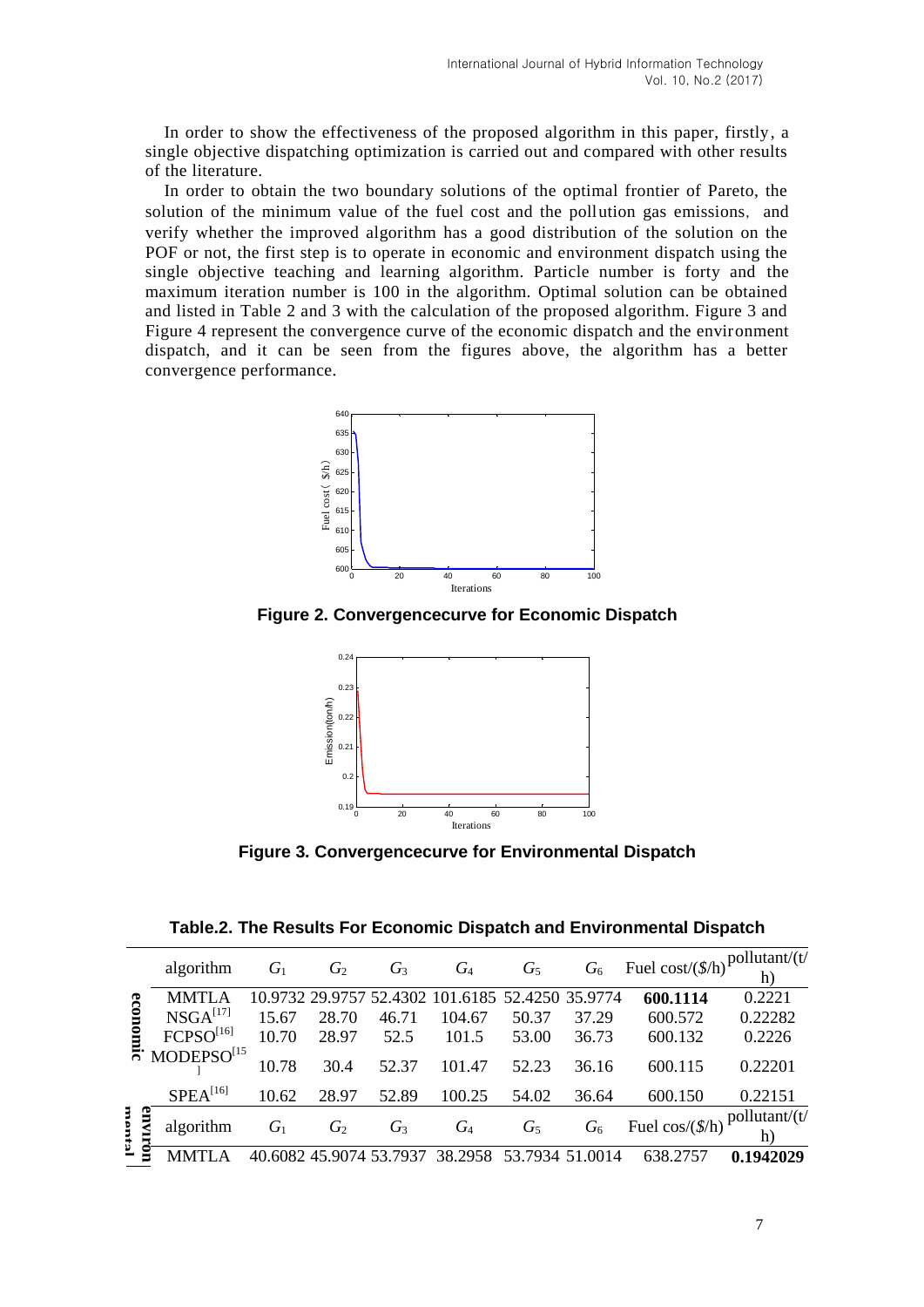|                                                                            |  |  |  | NSGA <sup>[17]</sup> 43.94 45.11 51.05 38.71 55.53 49.05 639.209 0.194356 |  |
|----------------------------------------------------------------------------|--|--|--|---------------------------------------------------------------------------|--|
|                                                                            |  |  |  | FCPSO <sup>[16]</sup> 40.97 45.5 53.63 38.42 53.48 51.40 638.358 0.194207 |  |
| MODEPSO <sup>[15</sup> 40.61 45.81 54.08 38.22 53.76 50.91 638.27 0.194203 |  |  |  |                                                                           |  |
|                                                                            |  |  |  | SPEA <sup>[16]</sup> 41.16 45.32 53.29 38.32 53.83 51.48 638.507 0.194210 |  |

As seen from the Figures 2 and 3 and the Table 2, the brief conclusion can be summarized as follows:

a)The proposed algorithm has a fast convergence rate and can quickly converge to the optimal solution which has a better convergence performance from the figures.

b) Compared with those reported algorithms such as NSGA, SPEA,FCPSO and MODEPSO , the proposed algorithm has an excellent performance in searching; as seen from the economic dispatch in the Table 2, the result of the proposed is better than other algorithms; the result of the environmental dispatch is similar to the MODEPSO algorithm, but it is more convenient to obtain the correct solution.

### **4.2. Multi-Objective Scheduling Optimization**

In multi-objective scheduling optimization, the number of each generation particles is set to 40, the maximum number of iterations 100, and the number of solutions on the Pareto optimal frontier is set to 30 in the improved teaching and learning algorithm. The results of POF Using the MMTLA in Figure 4. Table 3 depicts the optimal solution set for the optimal Pareto solution.



**Figure 4. POF Using the MMTLA**

| Unit number                    | Optimal<br>economic | Optimal<br>environment | Compromise<br>optimal<br>solution |
|--------------------------------|---------------------|------------------------|-----------------------------------|
| $G_1$                          | 11.0099             | 27.0007                | 26.0184                           |
| $G_2$                          | 30.0170             | 38.2604                | 40.1608                           |
| $G_3$                          | 52.4191             | 53.0876                | 56.3307                           |
| $G_4$                          | 101.6271            | 72.1794                | 62.6697                           |
| $G_5$                          | 52.4347             | 56.6009                | 52.0015                           |
| $G_6$                          | 35.8922             | 36.2711                | 46.2188                           |
| Fuel cost $(\frac{f}{h})$      | 600.1471            | 639.3214               | 607.0792                          |
| Pollution<br>$\frac{gas}{t/h}$ | 0.2209              | 0.1942                 | 0.2030                            |

### **Table 3. Boundary Solution of POF**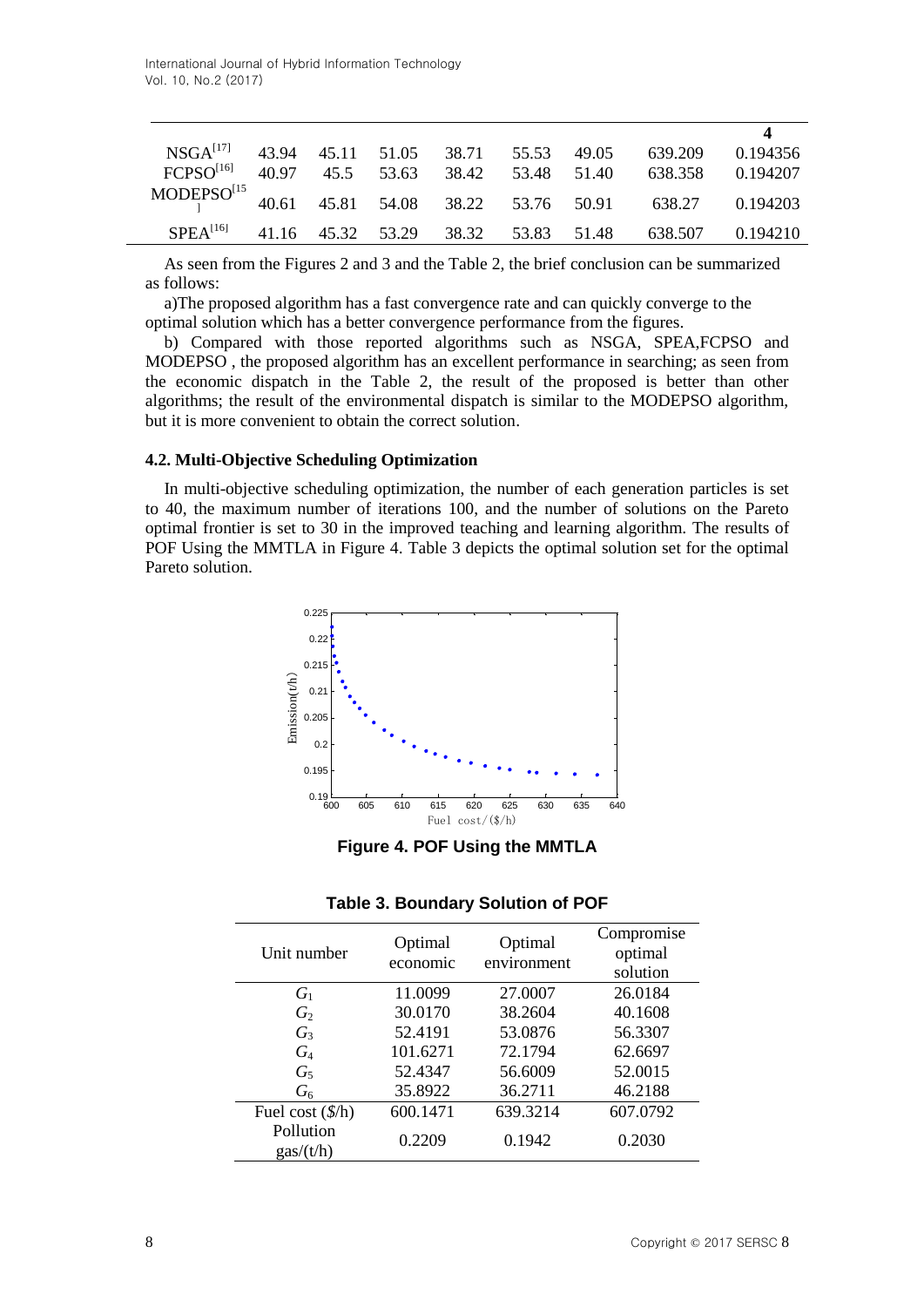Comparing the results of Table 2 with Table 3, we can see that the difference between Boundary solution of POF and the The results for signal goal dispatch is very small, which shows that the multi-objective algorithm proposed in this paper can find a better boundary solution in different conditions and the algorithm has a better robustness.

# **5. Conclusion**

In this paper, a new multi-objective teaching - learning algorithm is proposed to solve multi-objective dispatching problem in the power system. Firstly, the search performance of the algorithm can be improved through the introduction of quasi-opposition-based learning and self-learning mutation. Secondly, obtain global Pareto optimal solution set and a true Pareto front by introducing alternative set and macro perturbation operations, and then select the best compromise solution based on fuzzy theory. Finally, several optimization trials of the proposed algorithm are carried out on the IEEE 30-bus test system. Therefore, we can obtain three points of the paper as follows:

(a)The proposed algorithm has good stability and convergence. It can find the global optimal solution under different initial solutions and the convergence rate is fast;

(b) With the proposed algorithm, the improved algorithm can get the POF, which has a uniform and wide distribution, and the algorithm is simple and easy to operate;

(c) The algorithm can not only be used to solve the multi-objective scheduling problem of power system, but also can provide technical support for other areas of large-scale, multidimensional, multi constrained non-continuous optimization problems.

### **Acknowledgements**

This project is supported by the Fundamental Research Funds for the Central University  $(No.BLX2014-05, NO.2015ZCO-GX-04)$ .

# **References**

- [1] J. B. Park, K. S. Lee and J. R. Shin, "A particle swarm optimization for economic dispatch with nonsmooth cost functions", IEEE Transactions on Power Systems, vol. 20, no. 1, **(2005)**, pp. 34-42.
- [2] T. Niknam and H. Doagou-Mojarrad, "Multi-objective economic/emission dispatch by multi-objective ϴparticle swarm optimization", Transmission & Distribution, vol. 6, no. 5, **(2012)**, pp. 363-377.
- [3] J. C. Lee, W. M. Lin and G. C. Liao, "Quantum genetic algorithm for dynamic economic dispatch with valve-point effects and including wind power system", International Journal of Electrical Power & Energy Systems, vol. 33, no. 2, **(2011)**, pp. 189-197.
- [4] X. S. Yang, S. S. Sadat Hosseini and A. H. Gandomi, "Firefly algorithm for solving non-convex economic dispatch problems with valve loading effect", Applied Soft Computing, vol. 12, no. 3, **(2012)**, pp. 1180- 1186.
- [5] G. C. Liao, "Solve environmental economic dispatch of Smart MicroGrid containing distributed generation system–Using chaotic quantum genetic algorithm", International Journal of Electrical Power & Energy Systems, vol. 43, no. 1, **(2012)**, pp. 779-787.
- [6] T. Niknam, "A new fuzzy adaptive hybrid particle swarm optimization algorithm for non-linear, non-smooth and non-convex economic dispatch problem", Applied Energy, vol. 87, no. 1, **(2010)**, pp. 327-339.
- [7] Y. Lu, J. Zhou and H. Qin, "Chaotic differential evolution methods for dynamic economic dispatch with valve-point effects", Engineering Applications of Artificial Intelligence, vol. 24, no. 2, **(2011)**, pp. 378-387.
- [8] N. Duvvuru and K. S. Swarup, "A hybrid interior point assisted differential evolution algorithm for economic dispatch", Power Systems, IEEE Transactions on, vol. 26, no. 2, **(2011)**, pp. 541-549.
- [9] B. K. Panigrahi, V. RavikumarPandi and S. Das, "Multiobjective fuzzy dominance based bacterial foraging algorithm to solve economic emission dispatch problem", Energy, vol. 35, no. 12, **(2010)**, pp. 4761-4770.
- [10] B. Mohammadi-ivatloo, A. Rabiee and A. Soroudi, "Imperialist competitive algorithm for solving nonconvex dynamic economic power dispatch", Energy, vol. 44, no. 1, **(2012)**, pp. 228-240.
- [11] R. V. Rao, V. J. Savsani and D. P. Vakharia, "Teaching-learning-based optimization: a novel method for constrained mechanical design optimization problems", Computer Aaided Design, vol. 43, no. 3, **(2011)**, pp. 303-315.
- [12] T. Niknam and R. Azizipanah-Abarghooee Aghaeij, "A new modified teaching-learing algorithm for reserve constrained dynamic economic dispatch, IEEE Transactions on Power Systems, vol. 13, no. 3, **(2013)**, pp. 749-763.